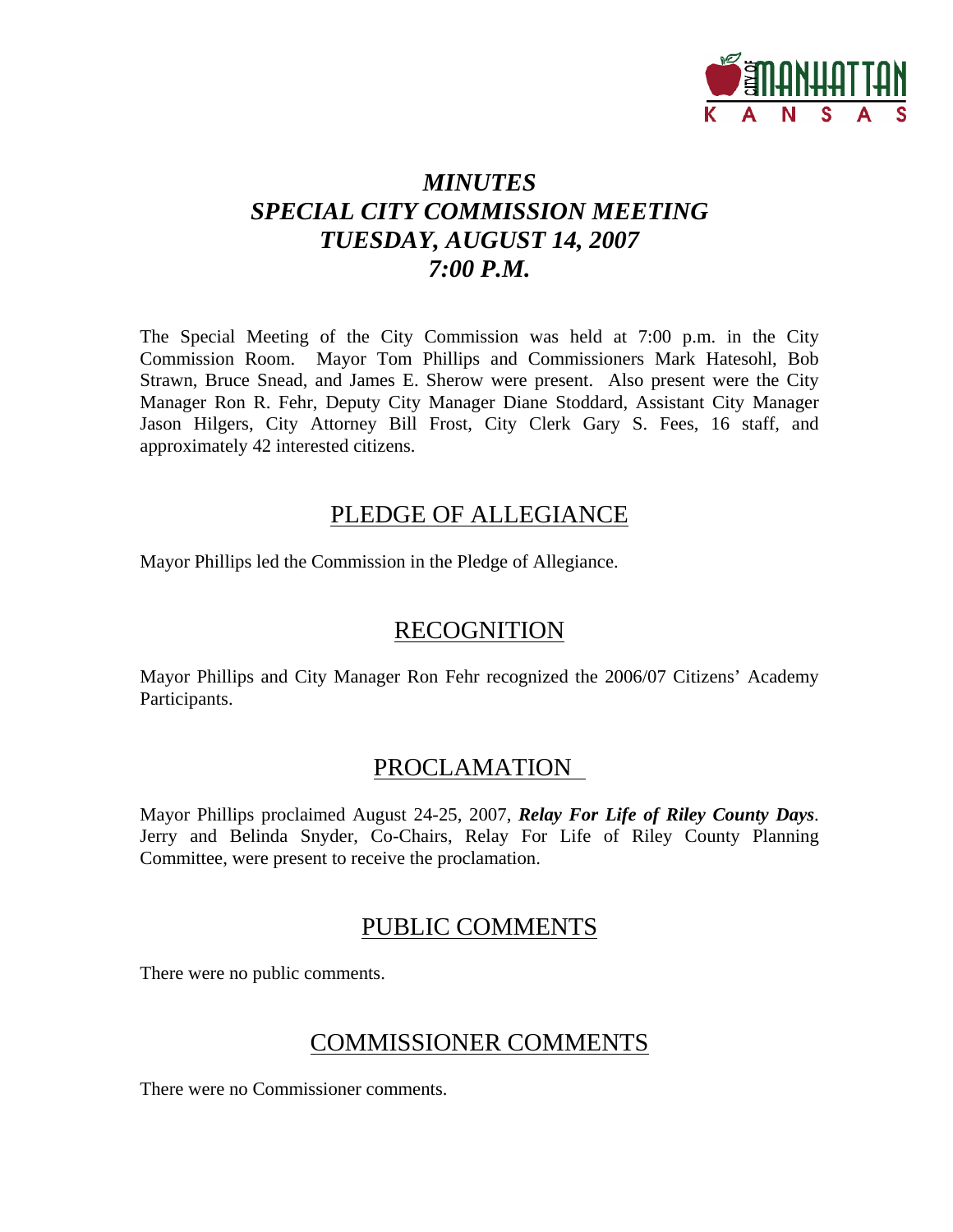**Minutes** Special City Commission Meeting August 14, 2007 Page 2

# CONSENT AGENDA

(\* denotes those items discussed)

#### **MINUTES**

The Commission approved the minutes of the Regular City Commission Meeting held Tuesday, July 17, 2007.

#### **CLAIMS REGISTER NO. 2596**

The Commission approved Claims Register No. 2596 authorizing and approving the payment of claims from July 11, 2007, to August 7, 2007, in the amount of \$5,830,980.26.

#### **LICENSES – CEREAL MALT BEVERAGE, FIREWORKS DISPLAY, MERCHANT GUARD AGENCY**

The Commission approved renewal applications for Cereal Malt Beverage licenses for Grizzly's Grill, Inc., 3003 Anderson Ave. Ste. 945, for calendar year 2007; Fireworks Display license for Western Enterprises at Manhattan Town Center on September 7, 2007; and a Merchant Guard Agency license for The Wackenhut Corp., 10540 Marty Suite 160/Overland Park, Kansas.

#### **\* FINAL PLAT – SCENIC MEADOWS ADDITION, UNIT TWO**

Eric Cattell, Assistant Director for Planning, answered questions from the Commission.

The Commission accepted the easements and rights-of-way, as shown on the Final Plat of Scenic Meadows Addition, Unit Two, generally located on the east side of South Scenic Drive and north of the Faith Baptist Church, approximately 2,600 feet north of the intersection of South Scenic Drive and Eureka Drive, based on conformance with the Manhattan Urban Area Subdivision Regulations.

#### **ORDINANCE NO. 6649 – NO PARKING – WALTERS DRIVE**

The Commission approved Ordinance No. 6649 designating "No Parking" along the north side of Walters Drive from Butterfield Road to Brookville West Drive.

### **ORDINANCE NO. 6650 – FIRST AMENDMENT – KANSAS WATER POLLUTION CONTROL REVOLVING FUND**

The Commission approved Ordinance No. 6650 authorizing the First Amendment to the Loan Agreement between the City of Manhattan, Kansas, and the State of Kansas, acting by and through the Kansas Department of Health and Environment for the purpose of obtaining a loan from the Kansas Water Pollution Control Revolving Fund for the purpose of increasing the loan amount to fund the engineering phase of the Wastewater Treatment Plant Expansion and Upgrade Project (SP0705).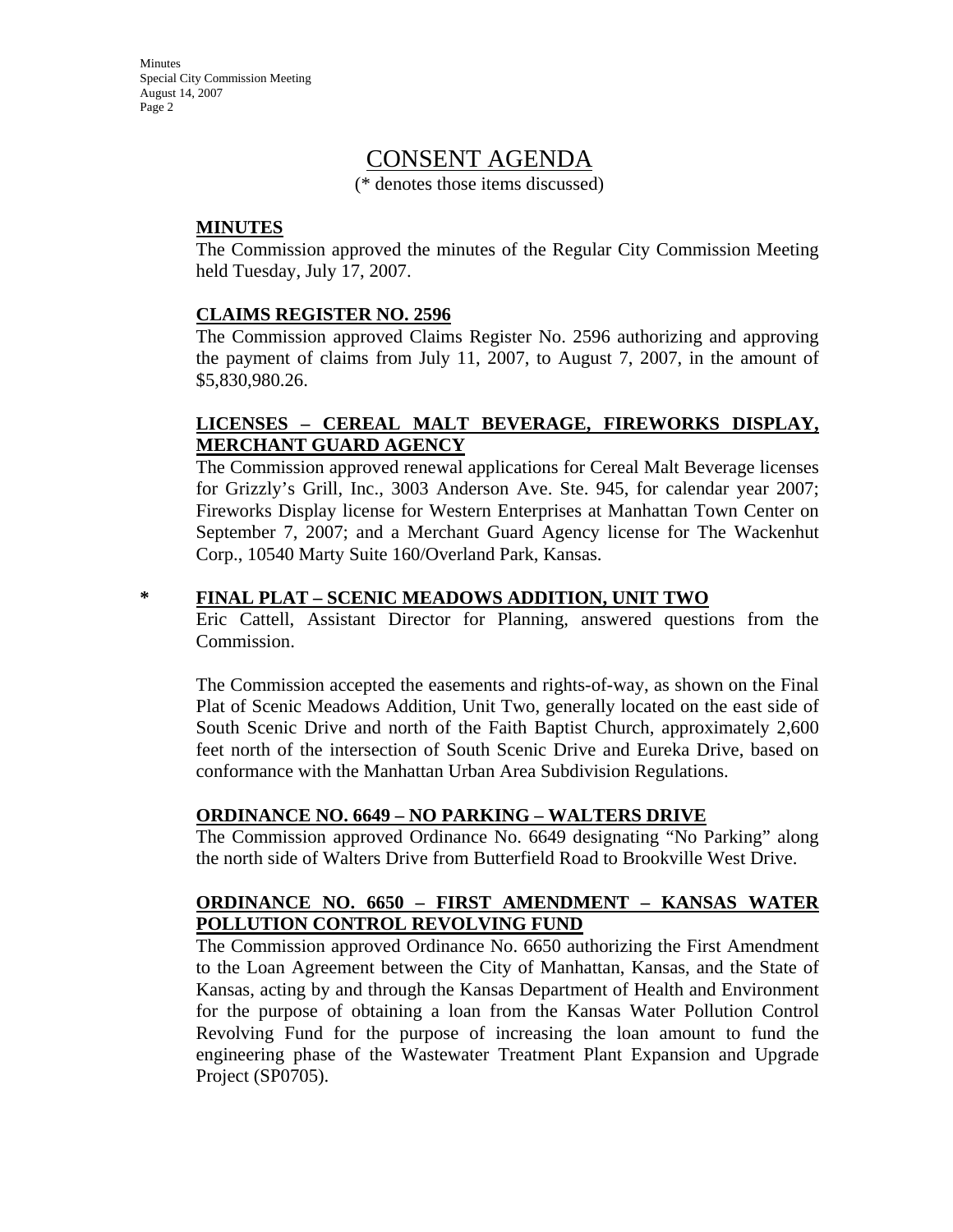# CONSENT AGENDA (*CONTINUED*)

### **ORDINANCE NO. 6651 – RENAME STREETS – HERITAGE SOUTH ROAD AND HERITAGE SQUARE DRIVE**

The Commission approved Ordinance No. 6651 renaming Heritage South Road to South Port Road, and renaming Heritage Square Drive to South Port Drive, located in Heritage Square South PUD Addition, approximately 3,600 feet east of the Big Blue River.

### **ORDINANCE NO. 6652 and ORDINANCE NO. 6653 – SCHOOL ZONES – BUS LOADING AND LOADING ZONES**

The Commission approved Ordinance No. 6652 establishing the changes on the times of the school zones and Ordinance No. 6653 establishing designated locations of bus loading and loading zones *(See Attachment No. 1)*.

### **FIRST READING – VACATE UTILITY EASEMENT – LOT 35, WYNDHAM HEIGHTS ADDITION, UNIT 4**

The Commission approved first reading of an ordinance vacating portions of an eight (8) foot wide utility easement on Lot 35, Wyndham Heights Addition, Unit 4 (aka 5205 Norwood Court), an addition to the City of Manhattan, Riley County, Kansas.

#### **CHANGE ORDER NO. 1-FINAL – DAISY MEADOWS – STREET IMPROVEMENTS (ST0624)**

The Commission approved Change Order No. 1-Final for 2006 Street Improvements for Daisy Meadows, (ST0624) resulting in a net decrease of \$13,753.28 (-6.5%) to the contract with Nowak Construction Company, Inc., of Goddard, Kansas.

### **\* REQUEST FOR PROPOSALS – K-18 AND MILLER PARKWAY/DAVIS DRIVE INTERSECTION IMPROVEMENTS (ST0713)**

Commissioner Sherow and City Manager Ron Fehr provided additional information on the item and the process involved for the improvements to be made.

The Commission authorized City Administration to solicit proposals for the design of intersection improvements at K-18 and Miller Parkway/Davis Drive (ST0713) and appointed Commissioner Sherow to serve on the Selection Committee.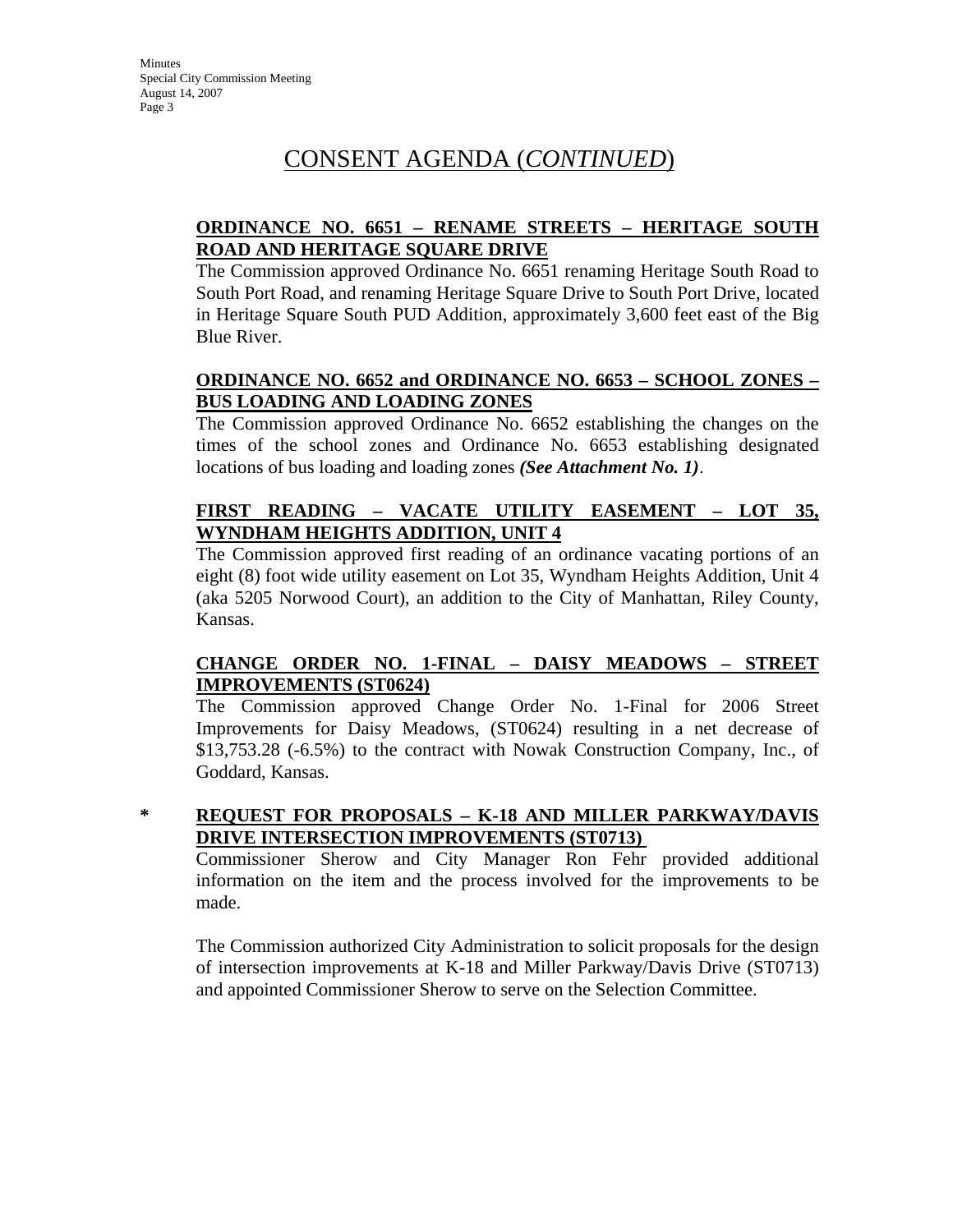# CONSENT AGENDA (*CONTINUED*)

## **NEGOTIATE CONTRACT – ENGINEERING SERVICES – WASTEWATER TREATMENT PLANT UPGRADE AND EXPANSION PROJECT (SP0705)**

The Commission authorized City Administration to negotiate a contract for engineering services with Carollo Engineers, of Overland Park, Kansas, for the Wastewater Treatment Plant Upgrade and Expansion Project (SP0705).

### **AWARD CONTRACT – SCENIC MEADOWS, PHASE 1 – SANITARY SEWER/LIFT STATION (SS0703)**

The Commission accepted the Engineer's Estimate in the amount of \$145,227.00; rejected all bids; and awarded a negotiated construction contract in the amount of \$138,467.25 to the low bidder, Larson Construction, Inc., of Manhattan, Kansas, for Scenic Meadows, Phase 1, Sanitary Sewer/Lift Station (SS0703).

### **\* AWARD CONTRACT – STONE POINTE ADDITION, UNIT 2 – STREET (ST0630), WATER (WA0628), SANITARY SEWER (SS0624), AND STORMWATER IMPROVEMENTS (SM0606)**

Ron Fehr, City Manager, responded to questions from the Commission.

The Commission accepted the Engineer's Estimate in the amount of \$1,800,000.00; and awarded a construction contract in the amount of \$1,482,558.78 to the low bidder, Nowak Construction Co., Inc., of Goddard, Kansas, for Stone Pointe Addition, Unit 2, Street (ST0630), Water (WA0628), Sanitary Sewer (SS0624), and Stormwater (SM0606) Improvements.

## **\* AWARD CONTRACT – 4TH STREET FROM LEAVENWORTH STREET TO MORO STREET, 3RD STREET FROM LEAVENWORTH STREET TO OSAGE STREET, AND OSAGE STREET FROM 3RD STREET TO STREET IMPROVEMENT PROJECT (ST0631)**

Ron Fehr, City Manager, provided additional information on the item and funding that will finance the project.

The Commission accepted the Engineer's Estimate in the amount of \$3,224,944.08; and awarded a construction contract in the amount of \$2,953,957.13 to Nowak Construction, of Goddard, Kansas, for the  $4<sup>th</sup>$  Street Improvement Project (ST0631) from Leavenworth Street to Moro Street and 3rd Street from Leavenworth Street to Osage Street and Osage Street from 3<sup>rd</sup> Street to 4<sup>th</sup> Street as part of the Downtown Redevelopment Project.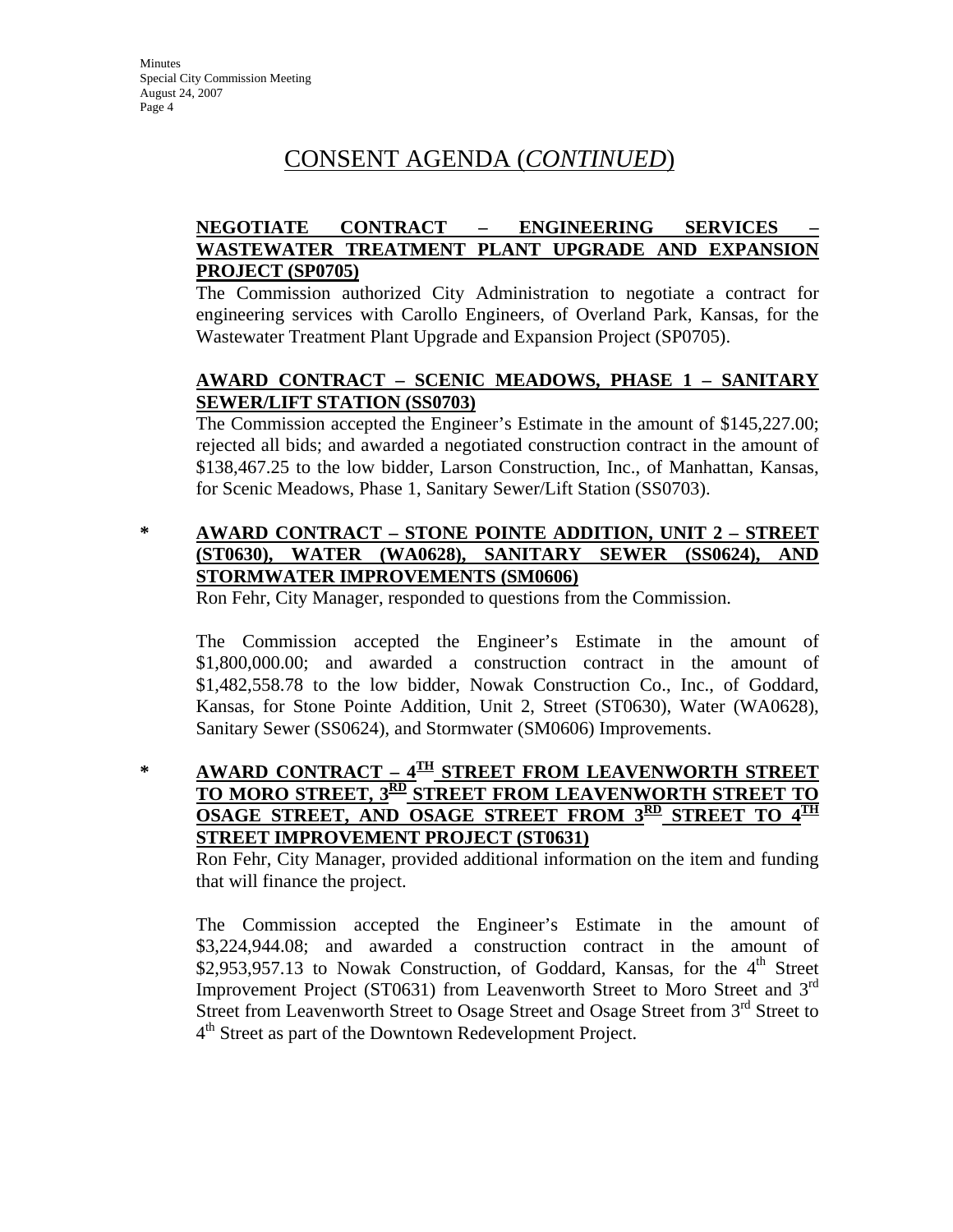# CONSENT AGENDA (*CONTINUED*)

### **\* PURCHASE - 2007/08 TRUCK MOUNTED ARTICULATED BOOM LOADER**

Curt Loupe, Director of Parks and Recreation, provided additional information on the item and answered questions from the Commission.

J. David Mattox, Forestry Supervisor, and Eddie Estes, Parks Superintendent, provided additional information on the item and informed the Commission that this is a specific piece of equipment, which limited the number of bids received.

The Commission authorized the purchase of a 2008 Rotobec 60 boom loader mounted on a 2008 Ford F-659 flatbed truck in the amount of \$94,300.00 from Collis Equipment Company, Inc., of New Century, Kansas.

#### **\* KANSAS GAS SERVICE AGREEMENT – RIGHT-OF-WAY – ANNEBERG PARK**

Curt Loupe, Director of Parks and Recreation, provided additional information on the item.

The Commission approved the agreement between the City of Manhattan and Kansas Gas Service for granting of a right-of-way at Anneberg Park for installation of a 12-inch natural gas pipeline.

#### **BOARD APPOINTMENTS**

The Commission approved appointments by Mayor Phillips to various boards and committees of the City.

#### *Housing Authority Board of Commissioners*

Appointment of Jayme Morris-Hardeman, 1822 Laramie, to fill an unexpired term of Carol Gould. Ms. Morris-Hardeman's term begins immediately and will expire on March 3, 2008.

#### *Human Rights and Services Board*

Appointment of DeRay Gamble, 2111 Prairie Lea, to fill an unexpired term of Bob Strawn. Mr. Gamble's term begins immediately and will expire on March 9, 2009.

After discussion, Commissioner Snead moved to approve the consent agenda as read. Commissioner Sherow seconded the motion. On a roll call vote, motion carried 5-0.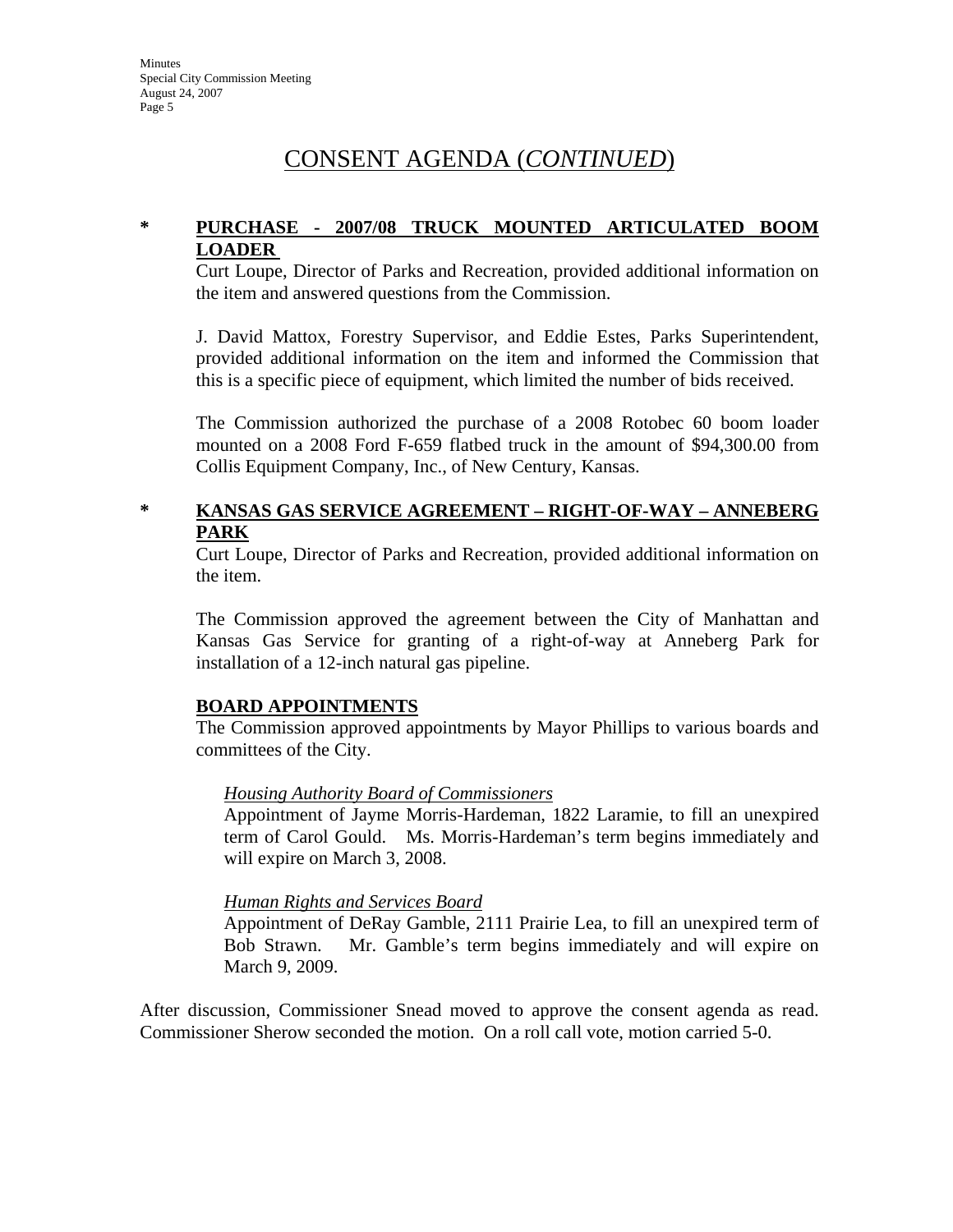**Minutes** Special City Commission Meeting August 24, 2007 Page 6

# GENERAL AGENDA

#### **PUBLIC HEARING - 2008 BUDGET, REVISED 2007 BUDGET, AMEND WATER UTILITY RATES**

Bernie Hayen, Director of Finance, introduced the item.

Ron Fehr, City Manager, presented the 2008 Budget highlights and initiatives.

Bernie Hayen, Director of Finance, presented the 2008 Budget, the amended 2007 General Fund Budget, and the proposed water rate increase. He then answered questions from the Commission.

Ron Fehr, City Manager, answered questions from the Commission regarding the K-Air Street debt retirement.

Bernie Hayen, Director of Finance, and Ron Fehr, City Manager, provided additional information on the proposed water rate increase proposed and facility improvements that are planned.

Mayor Phillips opened the public hearing.

Hearing no comments, Mayor Phillips closed the public hearing.

### **FIRST READING - 2008 BUDGET, REVISED 2007 BUDGET, AMEND WATER UTILITY RATES**

After discussion, Commissioner Sherow moved to approve first reading of an ordinance adopting the 2008 City Budget, first reading of an ordinance amending the 2007 City Budget, and approve the budget recommendations as presented by City Administration. Commissioner Snead seconded the motion. On a roll call vote, motion carried 4-1, with Commissioner Strawn voting against the motion.

#### **PUBLIC HEARING - AMEND – WATER UTILITY RATES**

Mayor Phillips opened the item for public comment.

Hearing no comments, Mayor Phillips closed the public comment period.

#### **FIRST READING – AMEND – WATER UTILITY RATES**

Ron Fehr, City Manager, provided additional information on the item and informed the Commission that a future work session will be held to look at the current water rate structure and potential incentive programs.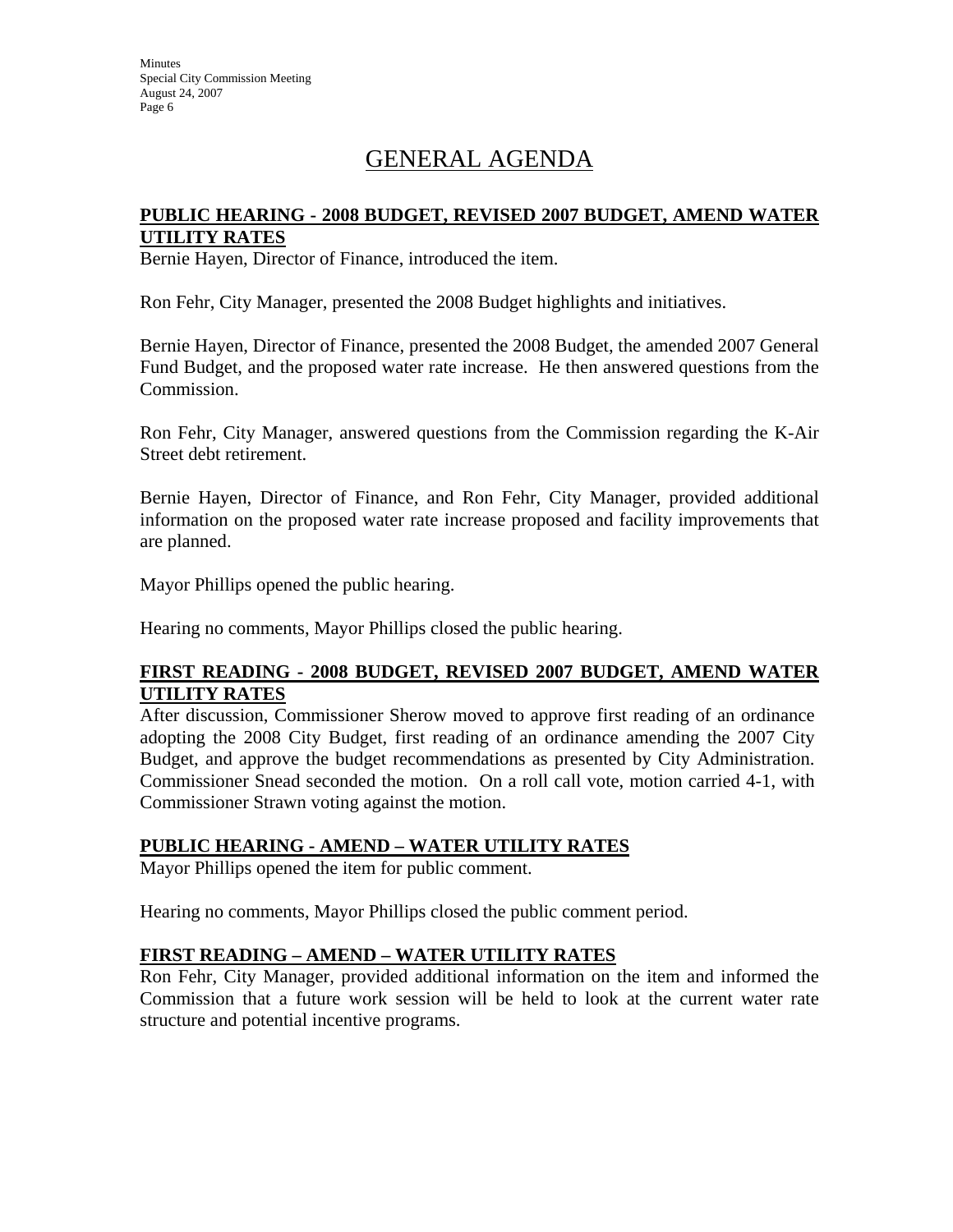# GENERAL AGENDA (*CONTINUED*)

#### **FIRST READING – AMEND – WATER UTILITY RATES** *(CONTINUED)*

After discussion, Commissioner Snead moved to approve first reading of an ordinance increasing water rates within and outside the City. Commissioner Sherow seconded the motion. After discussion, on a roll call vote, motion carried 5-0.

#### **RESOLUTION NO 081407-A - CALLING FOR A SPECIAL ELECTION AND SETTING THE BALLOT LANGUAGE - QUALITY OF LIFE BOND REFERENDUM**

Curt Loupe, Director of Parks and Recreation, presented the item. He then answered questions from the Commission regarding the status of the City Park pool.

Ron Fehr, City Manager, provided additional information on the item and potential funding sources available to repair City Park pool.

Curt Loupe, Director of Parks and Recreation, responded to questions about staffing the proposed Family Indoor Recreation and Aquatic Center.

Bill Frost, City Attorney, answered questions from the Commission regarding the proposed Resolution and ballot language.

Ron Fehr, City Manager, and Bill Frost, City Attorney, responded to questions from the Commission regarding the projected summary of project costs. He then answered additional questions from the Commission.

After discussion, Commissioner Snead moved to approve Resolution No. 081407-A calling a special question election for the purpose of submitting the question of authorizing the issuance of general obligation bonds to finance the costs of certain public improvements and the imposition of a special one-fourth percent citywide retailers' sales tax, all as more specifically set forth in the resolution. Commissioner Hatesohl seconded the motion. On a roll call vote, motion carried 5-0.

At 9:00 p.m., the Commission took a brief recess.

#### **FIRST READING - CHANGE NAME - SYKES BOULEVARD TO ALORICA AVENUE**

Diane Stoddard, Deputy City Manager, presented background information on the item.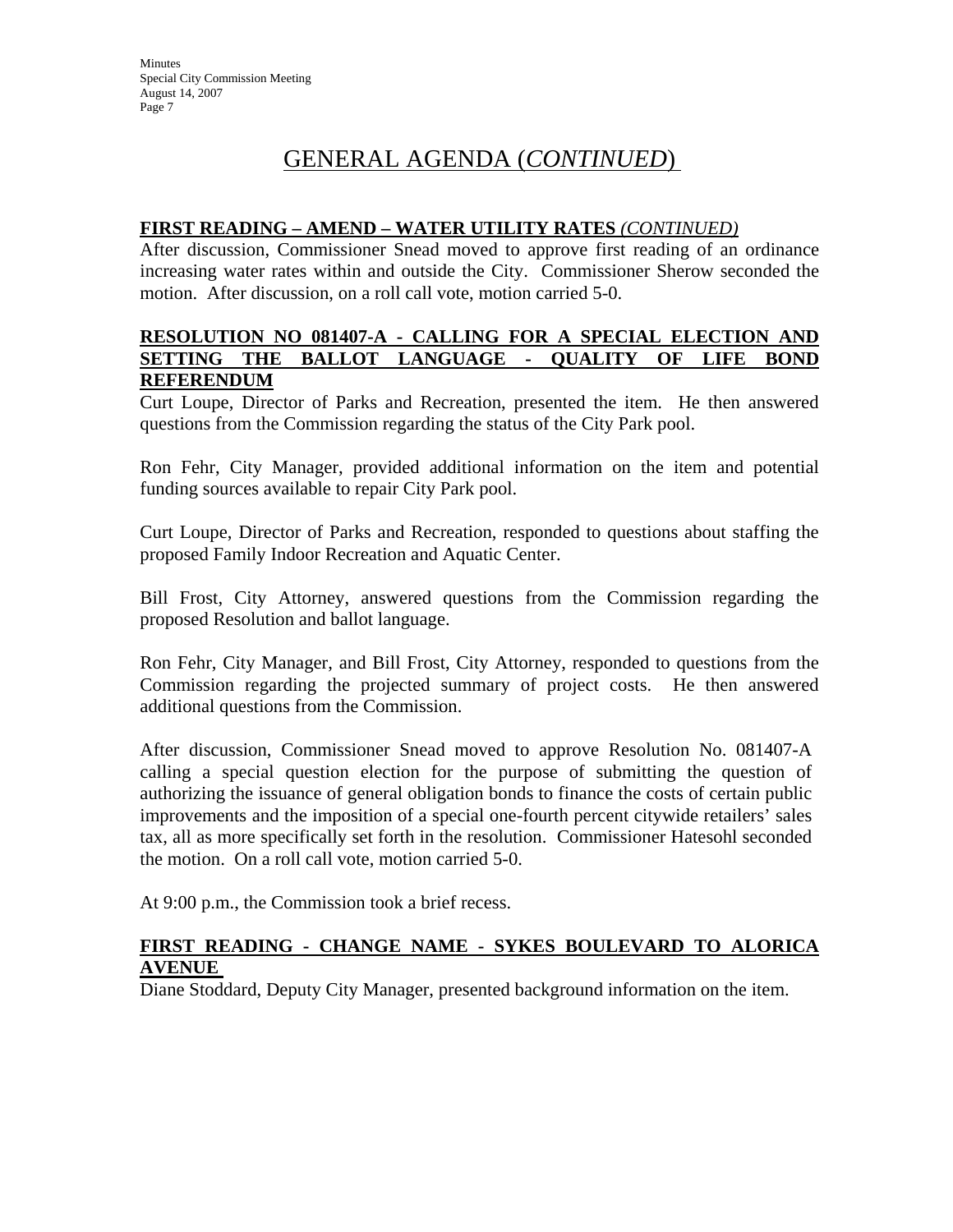# GENERAL AGENDA (*CONTINUED*)

#### **FIRST READING - CHANGE NAME - SYKES BOULEVARD TO ALORICA AVENUE** *(CONTINUED)*

Robin Daniels, Site Director, Alorica, Inc., presented a request to change the name from Sykes Boulevard to Alorica Avenue. She then provided additional information on company, the difficulty they have with the current street name, and the importance to change the name from Sykes Boulevard.

Ron Fehr, City Manager, and Diane Stoddard, Deputy City Manager, provided additional information on the ownership of the property in question and responded to additional questions from the Commission.

Commissioner Snead made a motion to approve first reading of an ordinance renaming Sykes Boulevard to Tec Park Circle.

Bill Frost, City Attorney, provided clarification on the item and motion.

After discussion, Commissioner Snead withdrew his motion and made a motion to approve first reading of an ordinance renaming Sykes Boulevard to Tec Park Circle or another such name as the Commission may desire at second reading of the ordinance. Commissioner Hatesohl seconded the motion. On a roll call vote, motion carried 5-0.

## **ORDINANCE NO. 6648 - NO PARKING - NORTH 14TH STREET**

Rob Ott, City Engineer, presented the item and answered questions from the Commission.

Mike Bonnella, 331 North  $14<sup>th</sup>$  Street, informed the Commission that he started the petition and asked that the Commission provide safety for the neighborhood when backing out of their driveways.

Tony Chelz, 337 North  $14<sup>th</sup>$  Street, stated that the situation is unique and voiced concern that anytime you back onto the street it is dangerous.

After discussion, Commissioner Sherow moved to approve Ordinance No. 6648 removing parking along the west side of North 14<sup>th</sup> Street between Poyntz Avenue and Fairchild Avenue from 8:00 AM to 5:00 PM, Monday through Friday. Commissioner Hatesohl seconded the motion.

Bill Frost, City Attorney, provided clarification on the motion and ordinance.

On a roll call vote, motion carried 5-0.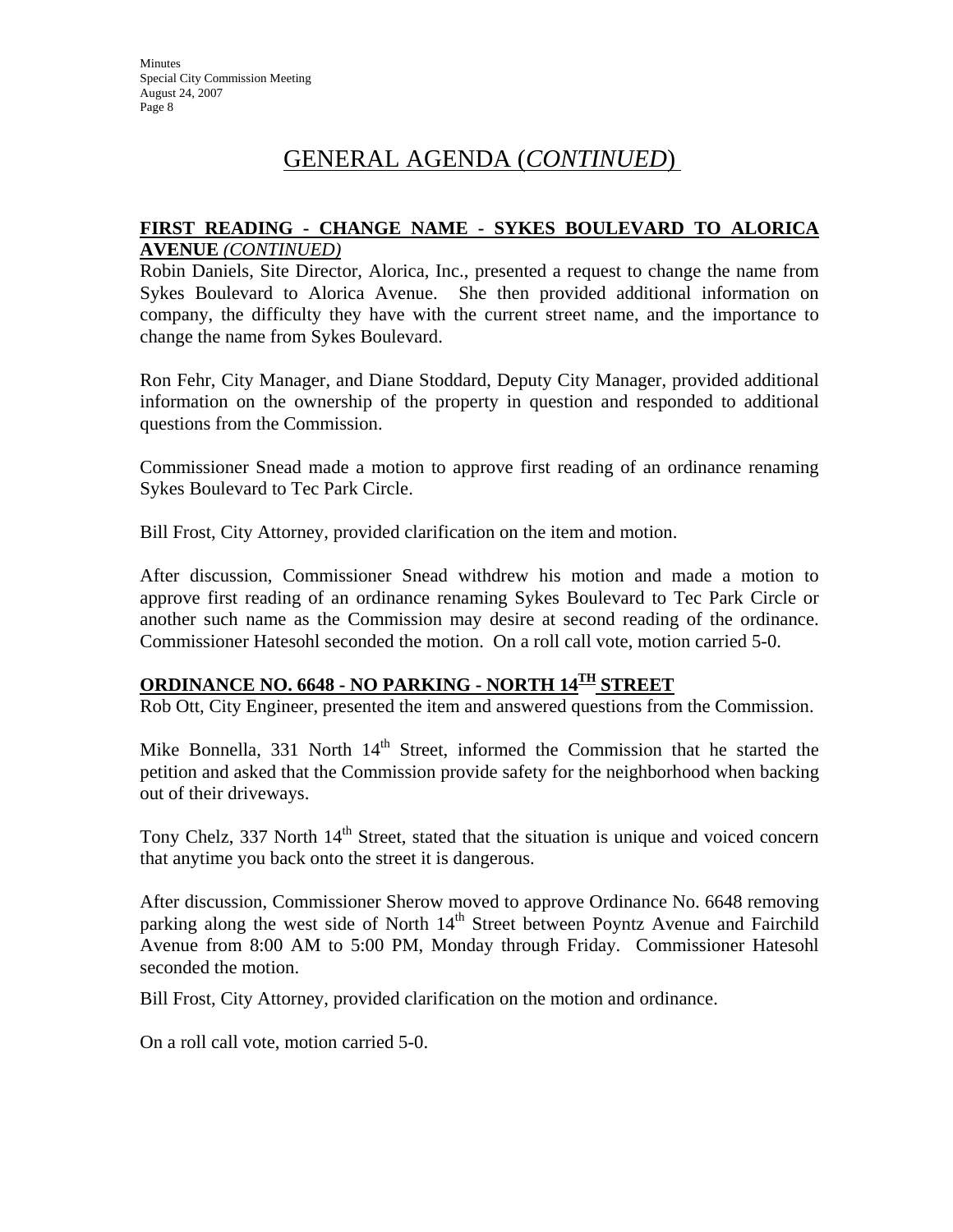# **GENERAL AGENDA (CONTINUED)**

#### REQUEST FOR REIMBURSEMENT - STORM DRAINAGE IMPROVEMENT -**3119 CHIC CIRCLE**

Diane Stoddard, Deputy City Manager, presented the item.

Joe Grantham, 3119 Chic Circle, provided background information on the item and requested that he be reimbursed 100 percent of the costs for the storm drainage improvement. He then answered questions from the Commission and provided additional history about his property and area.

Diane Stoddard, Deputy City Manager, provided additional information on the item and answered questions from the Commission

Bill Frost, City Attorney, informed the Commission that drainage is a common enemy and the City tries to seek a mutual solution that benefits all parties. He then answered additional questions from the Commission.

Joe Grantham, 3119 Chic Circle, provided additional information on the item, responded to questions from the Commission, and asked the Commission to consider his situation and request.

After discussion, Commissioner Hatesohl moved to authorize a 50% reimbursement from the storm water fund to share in the storm drainage improvements at 3119 Chic Circle. Commissioner Strawn seconded the motion. On a roll call vote, motion carried 3-2, with Commissioner Snead and Sherow voting against the motion.

#### **ADJOURNMENT**

At 10:28 p.m. the Commission adjourned.

MC, City Clerk